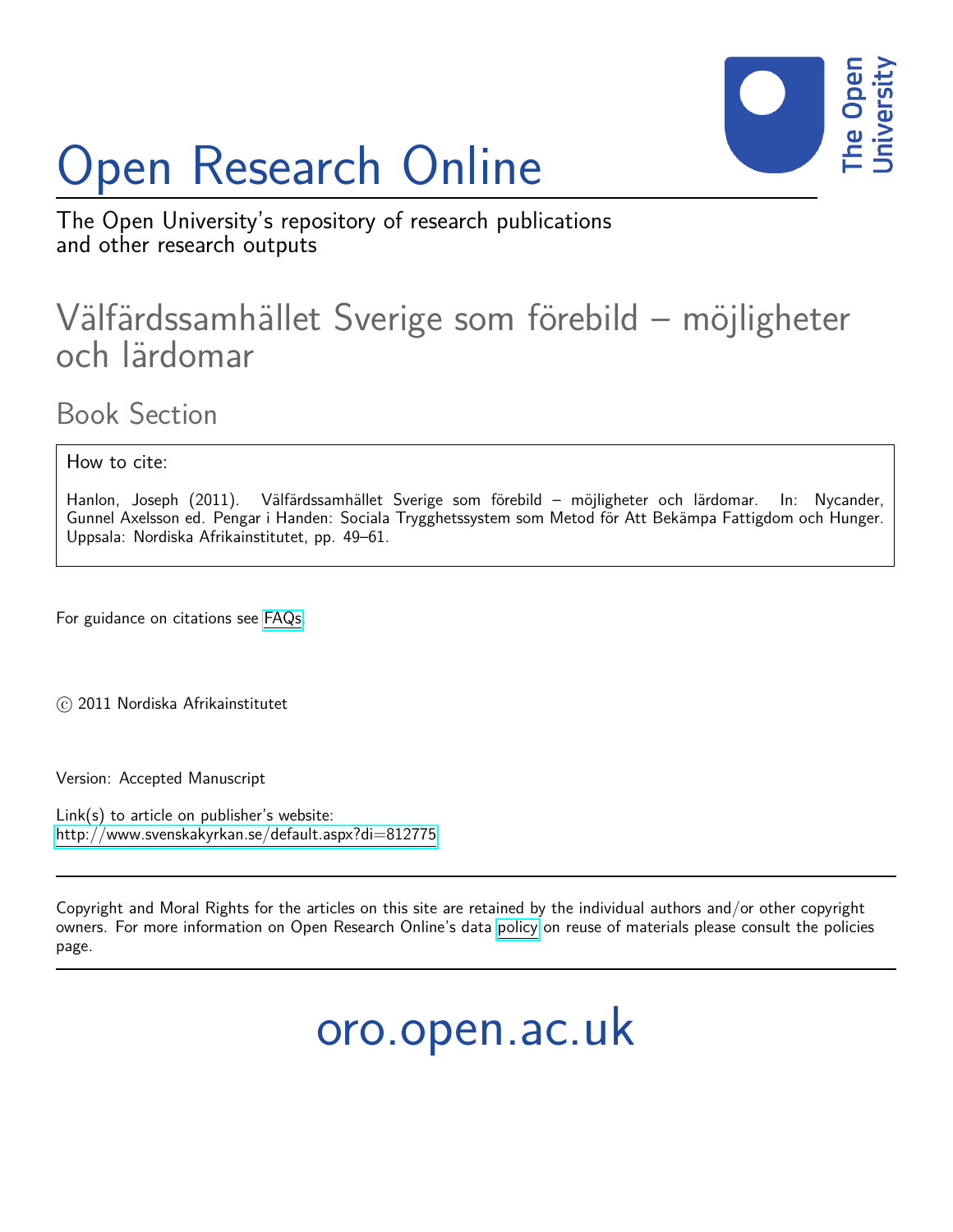### **Can Sweden learn from its own history in setting development policy?**

#### Joseph Hanlon $1$

Sweden's own successful development strategy of a century ago provides a good guide to shaping its assistance to poor countries today. Sweden realised that social protection was not simply "welfare", charity or unproductive spending; rather it was an essential investment in Swedish industrialisation. A universal non-contributory pension, universal primary education, and broadly based health care caused a social transformation that made rapid industrialisation possible. Now, governments in the global south are looking to European history, and challenging donors to rethink aid policies.

Aid and development policies have changed radically over the past three decades. The model, in Sweden and elsewhere, of the 1970s and 1980s was to promote economic development through direct investment in the productive sector. By the 1990s there was a sharp shift to the "Washington Consensus" or "neo-liberal model", which involved free markets and the belief that economic development and an end to poverty would come from the private sector, acting on its own. Developing countries were forced to sharply cut expenditure so as not to "crowd out" the private sector, and there were even major cuts in health and education spending. The argument was that poor countries could only afford social spending after their economies grew.

In the late 1990s, there was a partial swing back. It was realised that donors and governments needed to provide infrastructure such as roads, but social and other government expenditure was still to be kept low and there was to be no government involvement in the economy. The Washington Consensus model was also challenged with the Millennium Development Goals (MDG). But the international community bypassed that challenge by being selective – it concentrated on MDGs 2-6 which concerned health and education. OECD figures show that Swedish aid largely followed the pattern. In 1996, 27% of Swedish aid went to economic infrastructure and productive sectors, but this had fallen to 9% in 2004 and rose only to 13% in 2008.

The international community has largely ignored MDG 1, which calls for halving the proportion of people whose income is less than \$1 a day and achieving full and productive employment and decent work for all. No country will meet all of those targets. Poverty is not falling in Africa, and jobs are not being created. Between 1980 and 2005, the number of people in poverty in Africa rose from 214 million to 391 million; even the percentage living in poverty fell only slightly, from 54% to 51%.2 The reason is that the Washington Consensus model largely promoted foreign investment, and investments by the big international corporations have been capital intensive and did not create many jobs. One might expect domestic small and medium size enterprises, in the domestic private sector, to create jobs in the developing countries, but this did not happen – in part because the neo-liberal model does not allow support of domestic capital.

 <sup>1</sup> Joseph Hanlon is a visiting senior research fellow at the International Development Centre of the Open University, Milton Keynes, England, and visiting senior fellow at the London School of Economics. He is a journalist and author or editor of more than a dozen books, looking at how the international context can be changed to give people in the Global South more power over their own development strategies. His most recent book is *Just Give Money to the Poor* (with David Hulme and Armando Barrientos), published in April 2010 by Kumarian. He is the co-author of *Civil War, Civil Peace* (Milton Keynes: Open University; Oxford: James Currey, and Athens, Ohio: Ohio University Press, 2006) and was policy officer for the Jubilee 2000 campaign to cancel the unpayable debt of poor countries. He has written five books on Mozambique, most recently *Do bicycles equal development in Mozambique?* (Oxford: James Currey, 2008)<br><sup>2</sup> World Bank estimate of people living below \$1.25 per day. Shaohua Chen and Martin Ravallion, 2008, "The

Developing World Is Poorer Than We Thought, But No Less Successful in the Fight against Poverty", World Bank Policy Research Working Paper 4703 (Tables 6 & 7, pp 42,44)

http://wwwwds.worldbank.org/external/default/WDSContentServer/IW3P/IB/

<sup>2010/01/21/000158349</sup>\_20100121133109/Rendered/PDF/WPS4703.pdf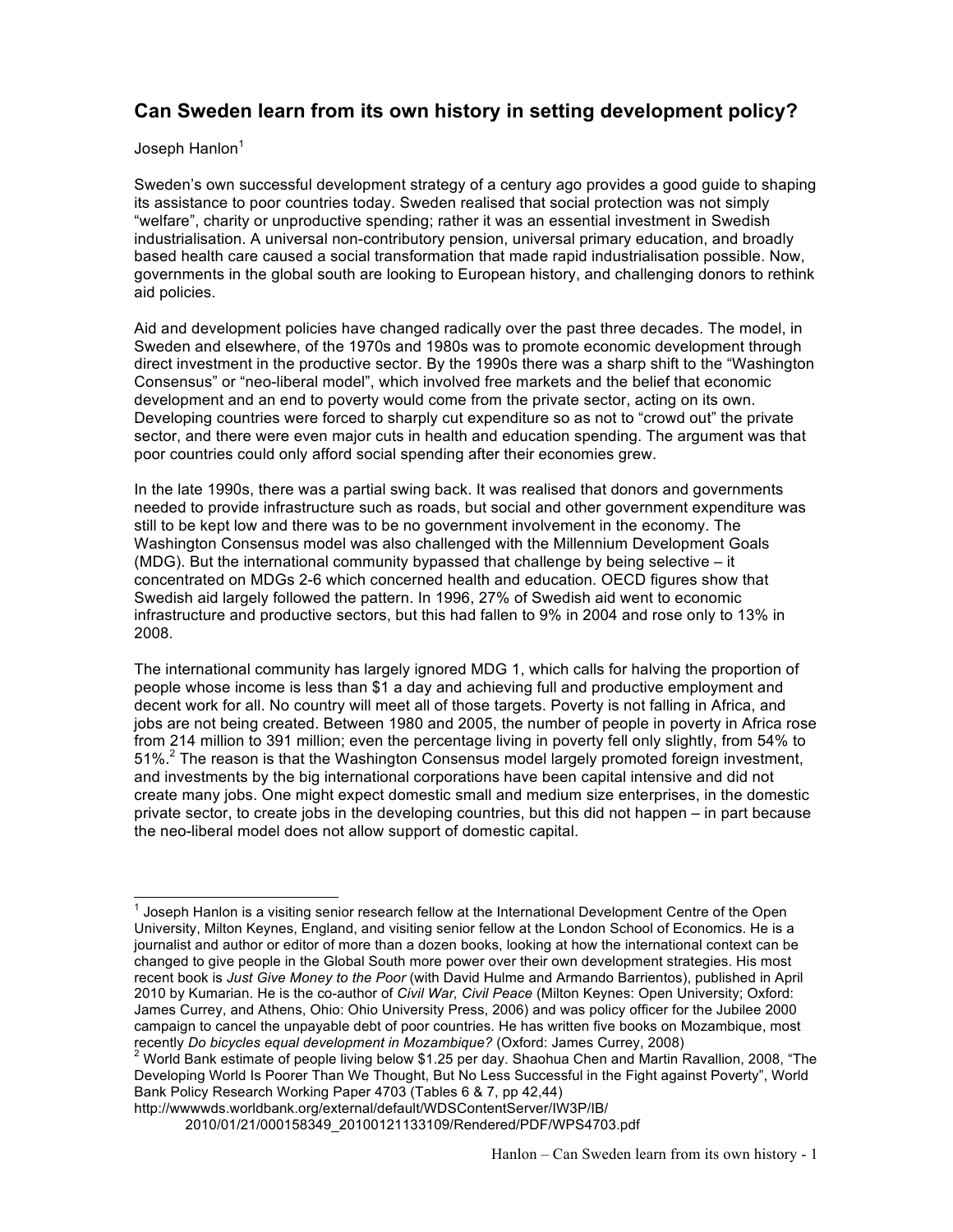Donor funding in support of the MDGs has led to a rapid expansion of health and education in the past decade, but one unintended consequence of the Washington Consensus policies has been little expansion, so there has been little increase the tax base to pay for these facilities. Thus aid is increasing dependence, because donors will have to pay for the maintenance and the salaries of the new teachers and nurses.

Increasingly, governments in the Global South are saying that the naked free market is not the best or only way to develop, and they point to the very different histories of European countries. They all supported the development of cooperatives and the domestic private sector through incentives, subsidies and protection. But the really fundamental challenge to the World Bank and donor wisdom of the 1990s was the realisation that there is not a sharp division between the social and the economic; spending on pensions and child benefit is not unaffordable social spending that "crowds out" private investment, but rather essential investment spending to boost the development of small business and the domestic private sector. And they call on Sweden and other European donors to look back at their own development histories, where social protection spending came before economic growth, not after.

#### **The Swedish alternative from the Global South**

In the late 1990s the Global South began to question market fundamentalism. The 1997 Asian financial crisis hit the Global South harder than the industrial north, which caused leading southern governments to make changes which cushioned them against the 2008 northern financial crisis. Those countries which were not aid dependent gave governments a bigger role in the economy and there was more control over the market.

And, increasingly, the Global South has concluded that Sweden had been right the first time, and that social protection and cash transfers are key investments, which come before "development" rather than after. In the late 1990s three countries led the way. Mexico developed a family grant, which now averages \$38 per month and goes to 22% of the population. Brazil expanded its noncontributory pension programme to cover farmers and people in the informal sector and also created a family grant; 39% of the population now benefits from cash transfers. And South Africa established a non-contributory pension that goes to everyone over 63 years old not receiving another pension – 85% of older people – and a child benefit that goes to the poorest 55% of children under 15 years old. The success of these programmes meant their rapid adoption by other governments. More than 45 countries in the Global South have introduced broadly based cash transfer programmes – social pensions, child benefits, family grants, and guaranteed work – which now reach more than 110 million families.

#### **Sweden's experience as compared to Chile's**

And southern scholars began to look more closely at the history of the industrial development of the north. And they realised that as the English writer John Selden had noted 350 years earlier, "Do as I say, not as I do" is the common refrain of hypocrite. $3$ 

The South Korean born Cambridge economist Ha-Joon Chang<sup>4</sup> points out that "Contrary to the conventional wisdom, the historical fact is that the rich countries did not develop on the basis of the policies and the institutions that they now recommend to, and often force upon, the developing countries. Unfortunately, this fact is little known these days because the 'official historians' of capitalism have been very successful in rewriting its history." Chang asks: "how did the rich countries *really* become rich?" And he replies: "The short answer to this question is that the developed countries did not get where they are now through the policies and the institutions that

 <sup>3</sup> *Table Talk*, in which this appears, was not published until 1689, after his death, and was edited by Richard Milward.<br><sup>4</sup> Ha-Joon Chang, 'Kicking Away the Ladder: Neoliberals Rewrite History', Monthly Review, 54(8), p 10-16,

<sup>2003.</sup> Ja-Hoon Chang, *Kicking Away the Ladder: Development Strategy in Historical Perspective,* London: Anthem Press, 2002, ISBN 1-84331-027-9.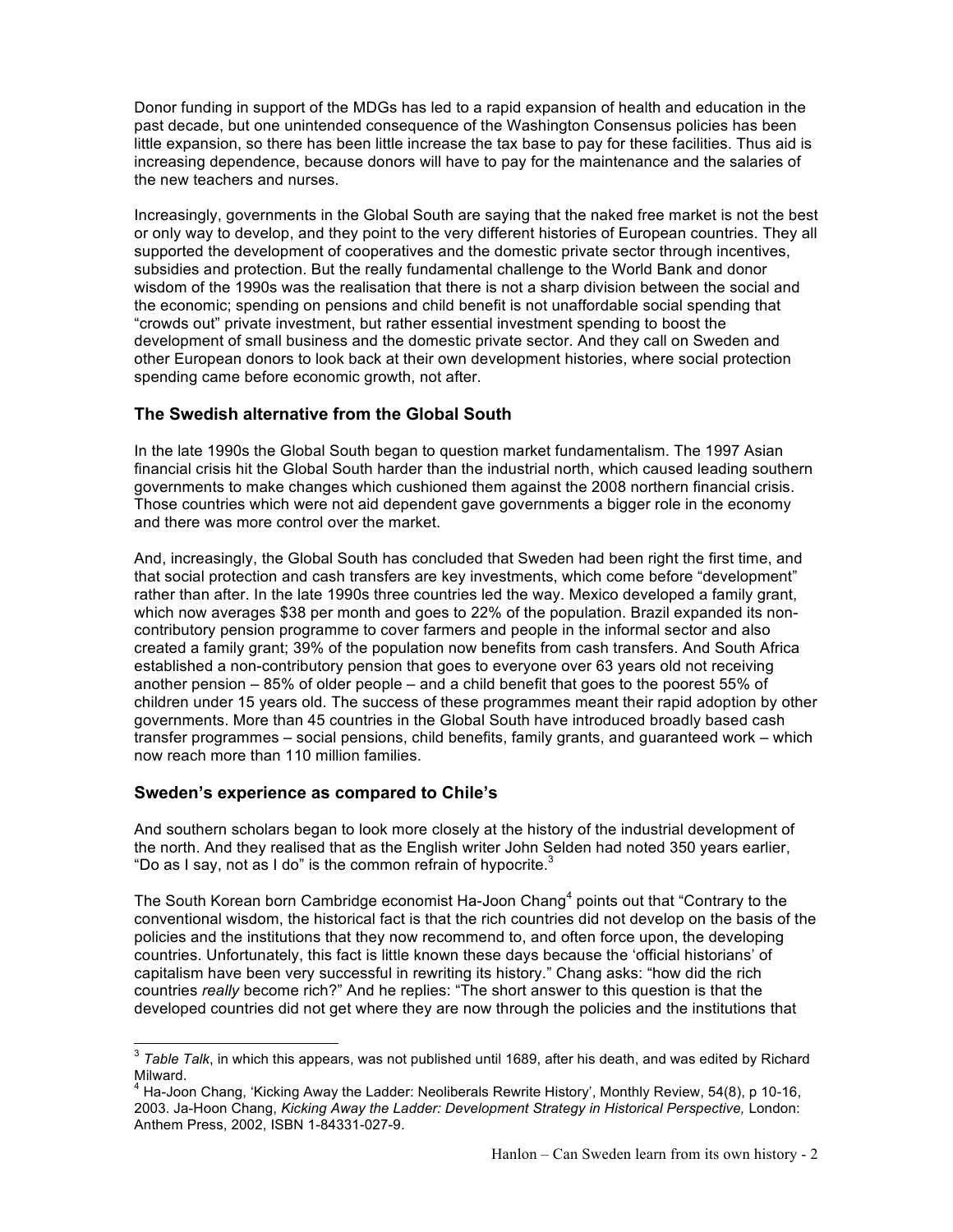they recommend to developing countries today." He cites the 19<sup>th</sup> century German economist Friedrich List, who noted that "it is a very common clever device that when anyone has attained the summit of greatness, he kicks away the ladder by which he has climbed up, in order to deprive others of the means of climbing up after him." Chang named his 2003 book *Kicking Away the Ladder,* and the book won the 2003 Gunnar Myrdal Prize of the European Association for Evolutionary Political Economy.

And the Chilean-born professor at the University of Notre Dame, J. Samuel Valenzuela, compares the history of his own country to that of Sweden.<sup>5</sup> He notes that the two countries "were remarkably" similar at the beginning of the  $20<sup>th</sup>$  century but then became more and more different as Chile lagged behind in its development." With small populations of about three million in Chile and four million in Sweden, the economies of both countries concentrated on the exploitation of natural resources; both were nations of miners, lumberjacks, farmers, and fishermen. They had similar per capita GDPs, with Sweden only 16% higher. At the start of the  $20<sup>th</sup>$  century, both had about onethird of the population living in poverty and high levels of infant mortality.

But in the early  $20<sup>th</sup>$  century they followed very different courses. Valenzuela points to a key difference. Both started the century with a birth rate equivalent to women having four or five children. In Sweden this dropped to only two children by the 1930s, while this only occurred in Chile in the 1960s. This, in turn, had a dramatic impact on the economic structures of the countries. Total GDP growth was similar, but Chile had a much lower growth of GDP per capita.

Higher fertility levels are disproportionately concentrated among poor families, so a country with high population growth continues to have a large proportion of its households in poverty, and pass on poverty from one generation to the next. These families are too poor to invest in the education of their children, which means a large labour force with low qualifications, he argues. Investors put their money mainly into areas of production that require minimal qualifications from workers, leading to a low wage economy. Informality levels are high with many people seeking to scratch a living as "penny capitalists", as Valenzuela labels them. "The end result will be national economies with high levels of inequality, large numbers of people living in poverty, and deficient levels of productivity," as happened in Chile – and is continuing to happen across the Global South today.

Sweden, with smaller families, could educate its children, and primary school for all children became mandatory in 1842. Wages rose due to the smaller numbers of labour force entrants and strong labour unions, but the higher qualifications of workers allowed investors to create new and more sophisticated products and production techniques, enhancing productivity, and paying higher wages. And with fewer new entrants into the labour force, fewer people would also have to seek a living in the informal economy, while those that did engage in self-employment, given their higher qualifications, often create successful businesses. Taken together, this means nations "with lower inequalities, higher wages, more similar consumption patterns across households, [and] higher levels of innovation and productivity," as happened in Sweden.

For Valenzuela, the most important difference was having universal access to old age pensions. Sweden in 1913 started a system that gave all men and women above the age of 67 a pension that was supported with general state funds; payments began immediately. Chile followed Otto von Bismarck's social insurance model in Germany, which was largely dependent on formally employed workers paying into a fund and which only paid a pension when a worker retired; Valenzuela notes that virtually no one received an old age pension in Chile before the 1950s.<sup>6</sup>

The other key factor was Sweden's introduction, from 1917, of health care institutions with universal access and with a stress on children, which brought a sharp decline in infant mortality. By

 <sup>5</sup> J. Samuel Valenzuela, 'The Missing Links: Families, Welfare Institutions and Economic Development in Latin America, paper presented at the Annual Meetings of the Society for the Advancement of Socio-Economics, Copenhagen, July 2007. Forthcoming as a Kellogg Institute Working paper, University of Notre

Dame.<br><sup>6</sup> Based in part on Valenzuela's recommendations, Chile introduced a universal, non-contributory pension in 2008. It had been a campaign pledge of Michelle Bachelet, who was elected President in 2005.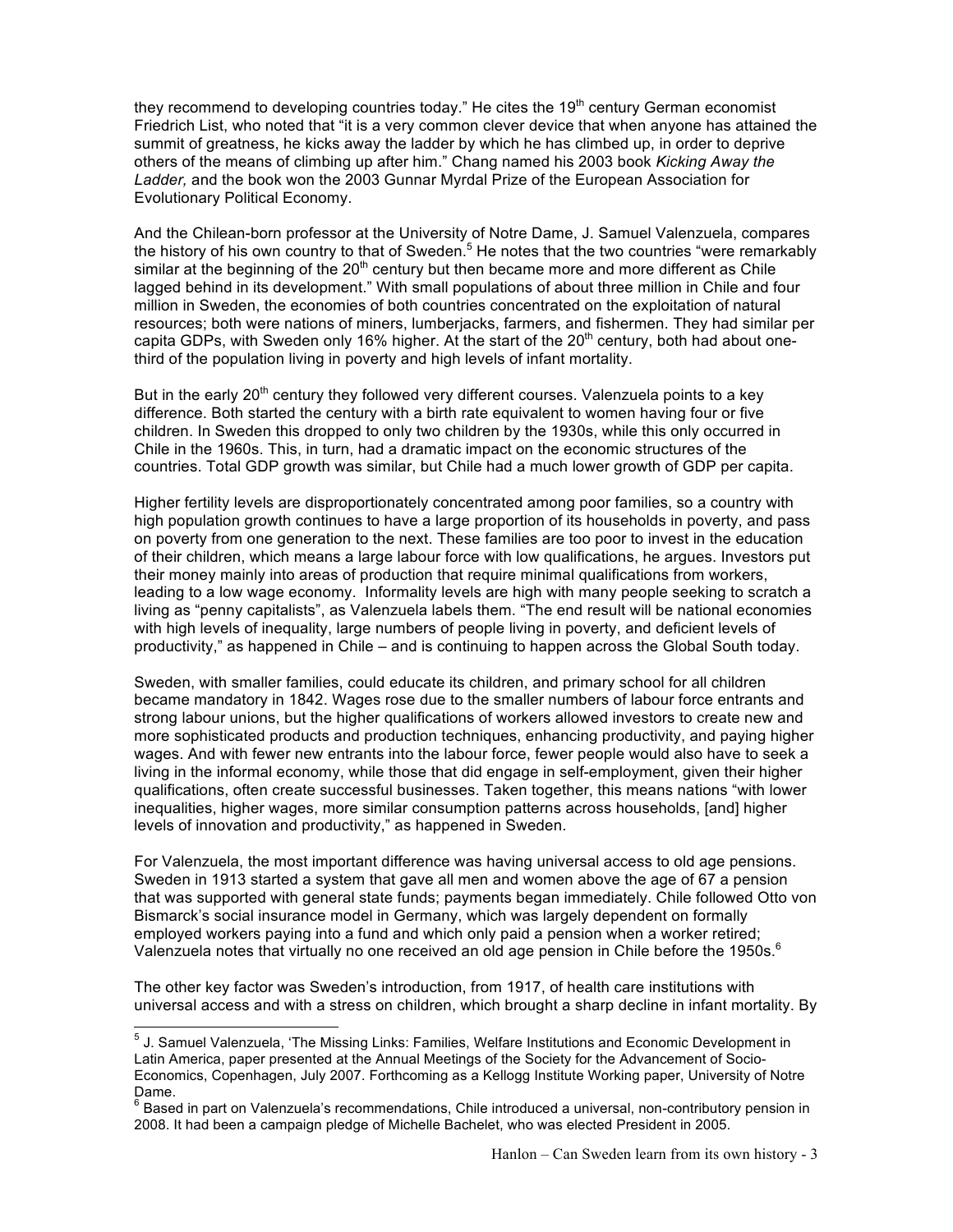contrast, Chile adopted a complex health insurance system which only covered formal sector workers, and infant mortality remained high into the 1960s.

The key point about pensions and health care is that people depend on their children to take care of them in their old age and in the event of sickness; children are insurance. If infant mortality is high, then it is important to have many children. And in a poor family that does not waste time sending children to school, children quickly become an economic asset, working in the fields or selling on the street.

Thus social pensions mean that people are sure they can depend on the state in their old age, so they need fewer children. This is reinforced by lower infant mortality. And it becomes sensible to invest more in the education of those children.

Social pensions also create workforce mobility, another key to the Swedish development model. Peasants depend on the land, and even those who move to the city to work often keep a land as a form of insurance – they can always go back to the farm when they are too old to work. Again, social pensions allow them to break that link, and become urban workers.

Simon Szreter, Cambridge University Reader in History and Public Policy, points out that in England, the  $17<sup>th</sup>$  century poor laws encouraged labour mobility; farmers and landowners could more easily hire and lay off short term labour.<sup>7</sup> Social security for workers combined with provision for the aged meant that peasants were less dependent on the land and family for social security and could move to towns in search of work. This, in turn, spurred economic growth. Szreter argues that England "moved from a position as a small, average economy on the European periphery to that of world leader, primarily because of the increased efficiency of its agrarian economy." From the mid-17<sup>th</sup> century, England became the first country not to experience national famine-related deaths.

Szreter argues that English history has direct implications for developing countries today. Without a social security system, it is highly rational to try to accumulate wealth and to cultivate patrons who will protect you. He says that "the self-righteous (and hypocritical) western rhetoric denouncing 'corruption' in government and throughout society in the world's poorest countries is in part a deep mis-reading and mis-understanding."

It is often claimed that less developed countries cannot afford social security, but Szreter argues that the lesson of history is that poorer countries cannot afford *not* to develop social security systems which are an essential precursor to economic growth and which encourage market growth and labour and capital mobility.

Valenzuela argues that it is a mistake to see social pensions as a burden with detrimental effects for development. Instead, social pensions are part of a package that is necessary to "trigger the changes that generate the social fundamentals that are most conducive to developmental success with 20th Century technologies and markets."

In southern Africa seven countries now have non-contributory pensions covering more than 80% of the population, and these pensions are having a similar impact. A study by Göran Holmqvist of the Nordic Africa Institute concluded that "having a high-coverage pension system in sub-Saharan Africa is associated with a reduction of the fertility rate in the range of 0.5 and 1.5 children per woman."<sup>8</sup>

#### **Blame the poor for their poverty?**

<sup>&</sup>lt;sup>7</sup> Simon Szreter 2007, "A Right to Registration: Development, Identity Registration, and Social Security – A Historical Perspective", *World Development* 35(1) pp 67-86.

Göran Holmqvist, 2010, "Fertility impact of social transfers in Sub-Saharan Africa – What about pensions?", BWPI Working Paper 119, University of Manchester Brooks World Poverty Institute.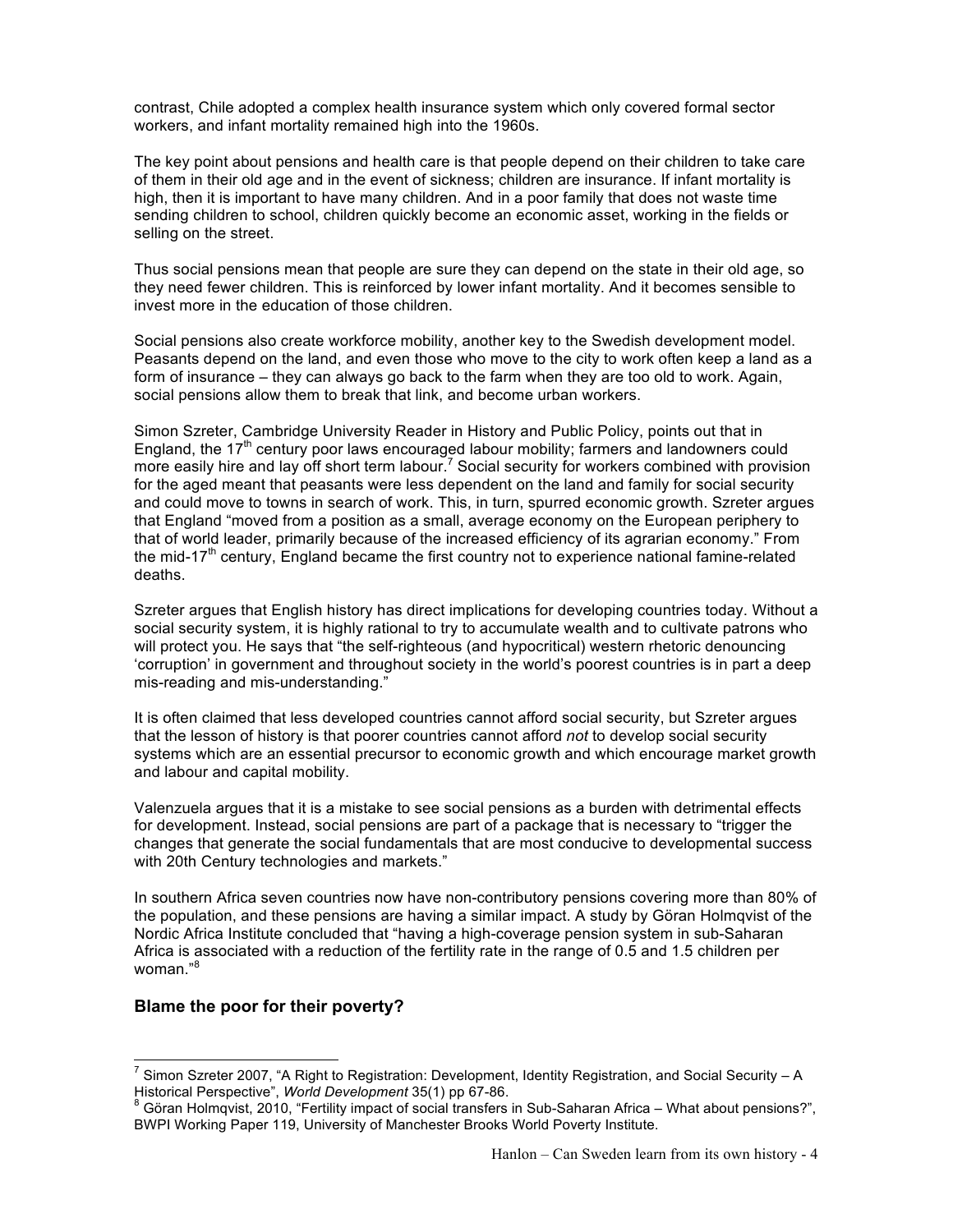Non-contributory, social pensions were the starting point for cash transfers in Europe in the early  $20<sup>th</sup>$  century and in Brazil and southern Africa in the 1990s. In many ways they are the most politically popular form of social protection, because we all hope to become old and be able to receive such a social pension, and many of us have parents or grandparents who need assistance and the social pension reduces the burden on us. Thus, social pensions are politically popular because they are seen as being for everyone – they are not charity or just for the destitute poor. They are also popular because the overcome two of the common middle class objections – dependency and waste. Cash transfers are sometimes dismissed by the better off as creating a permanent dependence culture, and thus there is a demand for an exit strategy – which exists with a pension, because it ends when the old person dies. And the rich often claim that the poor will waste money, but this pejorative attitude generally is not applied to old people, who have worked all their lives and can waste money if they want to.

In practice, money is not wasted and is shared within the family, so the type of grant makes little difference. For example, pensions, family grants and child grants all benefit children. But the move to more general cash transfers is often difficult. The better off tend to assume they deserve their status, and thus, if only by implication, blame the poor for their poverty. If the poor were only poor because they did not have money, then that would question the position of the better off (such as the writers of this book). But attitudes do differ, especially on the two sides of the Atlantic Ocean.

International polling companies sometimes agree to ask the same question in many countries, and between 1995 and 2000 they asked "Why, in your opinion, are there people in this country who live in need." In Sweden, only 22% said that it was because the poor were lazy or lacked will power; 78% said people were poor in Sweden because of an unfair society. Other European countries and southern countries such as Brazil and South Africa gave answers similar to Sweden. But in the United States, by contrast, 61% blamed the poor and only 39% blamed an unfair society.

And that is reflected in the way cash transfers are much more common in Europe, while the US depends on charity and methods that stigmatise the poor, such as food stamps. The OECD estimated that in 2005, Sweden gave 14% of GDP as cash transfers and this reduced poverty by 80%, while the United States gave only 8% which reduced poverty by only 35%. (Sweden, by the way, is not most generous – France, Austria, and Germany all provide 16% to 18% of GDP as cash transfers.)

Neo-liberalism and the Chicago school of free market economics which grew up in the 1970s were very much rooted in the US attitude of blaming the poor for their poverty. It was the era of "greed is good"; not only did the rich deserve their wealth, but there was also the beguiling message that it was good to get rich because some of the crumbs from the table would "trickle down" to help the poor. And the international financial institutions (IFIs), the World Bank and the International Monetary Fund, are based in Washington DC and are very influenced by US attitudes, so they adopted the neo-liberal faith and began pushing it very hard. With the end of the Cold War, many donors accepted the IFI line and made aid conditional on having IMF and World Bank programmes. The IFIs imposed harsh conditionalities on recipients, forcing them to cut health and education and social programmes, end agricultural subsidies, and privatise. Governments had to withdraw from any involvement in the economy, and instead encourage foreign investment. Although the opinion survey showed that Sweden blamed an unfair society rather than the poor for their poverty, it nonetheless threw its support behind a policy that effectively blamed the poor and withdrew support from them.

Peter Townsend, one of the foremost experts on child poverty, wrote in 2009 just before his death $9$ : "The World Bank monolith has helped to implant neo-liberal ideology among governments, corporations and consumers, weaken the state, and reinforce economic inequality and destitution. ... The bank advocates disastrous policies, like its meagre and superficial anti-poverty policies, lends with antisocial discriminatory conditions, and has little experience or resources to invest

 <sup>9</sup> Peter Townsend: "We must address the World Bank's disastrous neo-liberal policies", *Guardian* (London) *Comment is free*, guardian.co.uk, 19 February 2009.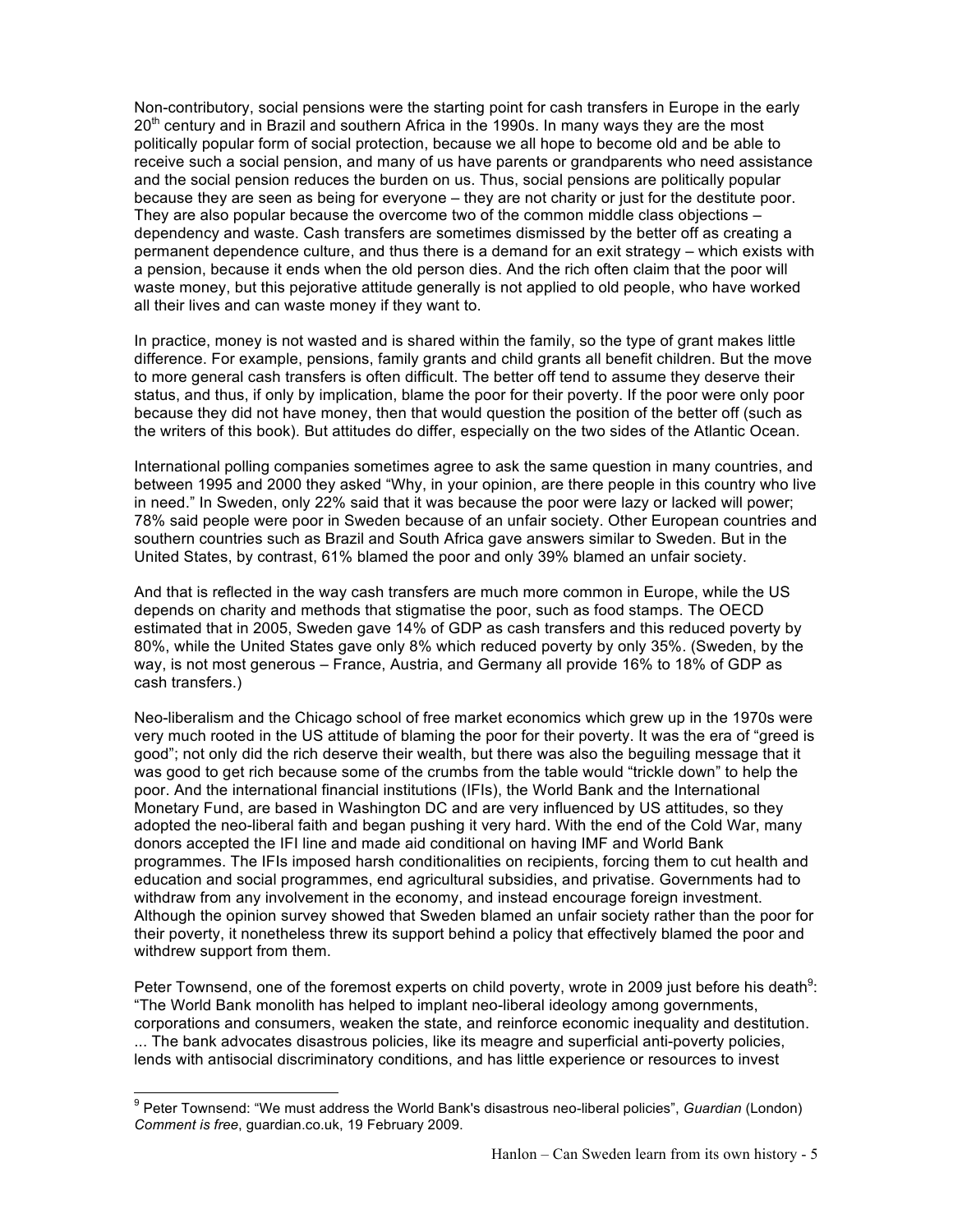grants directly in jobs, services and people." And he called on the World Bank "to adopt a different social development strategy. This would include job creation, new tax systems, staged international planning, accountable leadership, social security and other public services."

Even in the early 1990s, there was growing evidence that the model was not working, and it was increasingly presented as something to be taken on faith – that it would work eventually. But by the end of the 1990s, it was already clear this was a false faith. Donors continued to believe the high priests and Pharisees in Washington, and most poor countries had no choice. But a group of larger countries in the Global South which were not dependent on aid, led by Mexico, Brazil and South Africa, were able to challenge the new religion.

A core assumption of southern governments introducing cash transfer programmes was that the poor could be trusted and would use the money wisely. This was such a challenge to the new faith of greed and neo-liberalism that the international community demanded detailed studies. And each time a study showed that cash transfers worked, the international community demanded another study. The result was that when we started to write a book on cash transfers, *Just Give Money to the Poor10,* there was a mountain of studies done by eminent research institutes and universities. And they tell the same story.

#### **Sharing within the family**

In general, studies of cash transfers paint a similar picture. Whatever the official nature of the transfer – pension, child grant or family grant – the money is shared within the family, and children are the main beneficiaries. Typically half the grant is spent on food – not just more food, but more varied and nutritious food. The next biggest amount is spent directly on children, notably shoes and clothing, and costs relating to school. Finally, an amount is invested in trying to increase income – fertilizer and better seed, more things to try to sell, or travelling to look for work.

Lack of money and thus lack of food is the main cause of malnutrition. Therefore declines in infant mortality and malnutrition are important markers of the success of cash transfers. Studies in Brazil, Mexico, Nicaragua and South Africa all show dramatic reductions in chronic child malnutrition. This is measured by stunting, and children in benefit households are taller. Key mental and physical development takes place in the first two years of life, and losses that occur then are irreversible. Children in cash transfer households have improved mental and physical development. Educational outcomes are better, both because children start school with better mental development, and because they do not go to school hungry and fall asleep in class. Children in cash transfer houses lose fewer days from school – both due to less sickness, and because their parents do not need to keep them home to work. And this is as true in households with pensions as in those with a formal child benefit.

Thus cash transfers make a major contribution toward reducing intergenerational poverty in the Global South, as they did in Sweden. Children in poor households become healthier and better educated adults, who are less likely to be poor.

#### **Promoting growth**

By definition, giving people money reduces their immediate poverty, and as we have seen, also reduces intergenerational poverty. But the main reason for southern enthusiasm for cash transfers is that they stimulate growth and are thus explicitly developmental. It is here that southern governments are challenging the predominant paradigm behind aid from the rich north. And the challenge is four-fold. First, that the poor are poor because of lack of money, and not because of stupidity or misconduct. Second, that it is better to give money directly to the poor, rather than give it to the rich and hope some will trickle down to the poor. Third, the main problem in poor countries

 <sup>10</sup> Joseph Hanlon, Armando Barrientos, and David Hulme, 2010, *Just Give Money to the Poor – the Development Revolution from the Global South*, Sterling (Va, USA): Kumarian.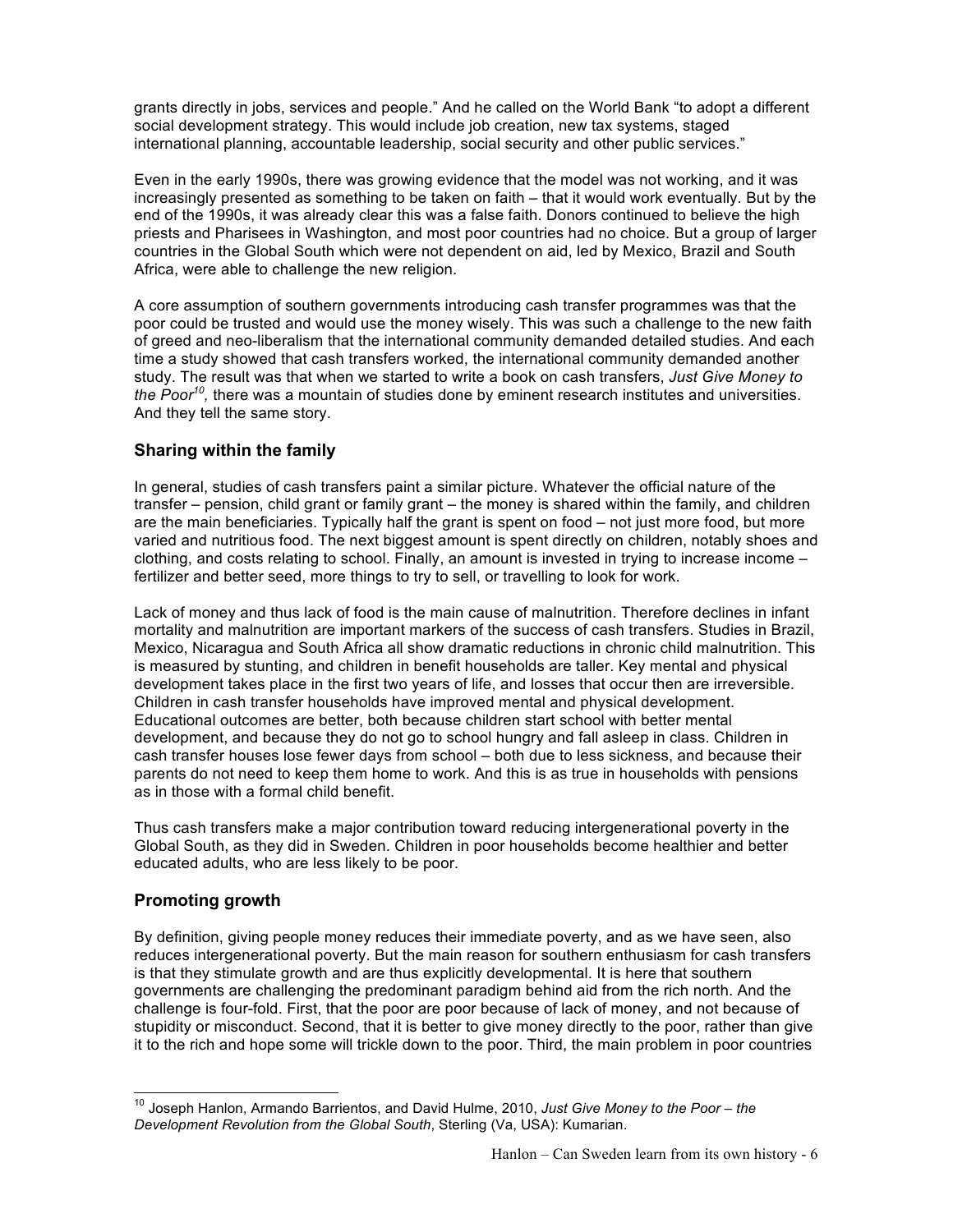is demand, not supply. And fourth, that governments have a central role in stimulating economies and economic growth.

Cash transfers stimulate growth in two ways. First, they promote the local economy. Second, they reduce risk and allow poor people to invest.

Domestic demand makes the largest single contribution to economic growth in developing countries, but generalised and persistent poverty means that demand is small and this inhibits growth, according to the UN Conference on Trade and Development (UNCTAD) *Least Developed Countries Report 2006*. Neoliberal development models stress the supply side, making it easier for private businesses to operate. But UNCTAD finds that this is not the priority – businesses are not successful in poor countries not because of red tape and regulation, but because people are too poor to buy their products. That triggers a chain in which new firms largely serve a wealthier elite, foreign investors, or the aid industry, while poor and rural areas stagnate. Cash transfers shift the balance, because they give money to poorer people, who tend to spend locally. For example, they buy food from their neighbours and local shops, clothing often comes from local tailors, and building materials for houses are often locally made. Thus the money circulates locally, often two or three times, in what is known as a multiplier effect. Also, poorer people tend to buy locally produced goods, while richer people buy more imports, so cash transfers do more to boost local production.

But perhaps the biggest surprise – and the one that has been hardest for sceptics from the wealthier industrialised countries to accept – is that cash transfers promote investment and employment. Far from making people lazy, they actually encourage people to work harder. The key factor appears to be risk. "Living under the constant threat of a sudden drop in income – and hence consumption – probably makes poor families, on average, more risk averse than non-poor families," writes Santiago Levy<sup>11</sup>, the main architect of the Mexican family grant programme (Oportunidades). Poor families cling to "traditional farming methods that generate lower but safe returns, limiting the benefit they may be able to obtain from rural development or urban training programmes. For those reasons, reducing poor households' uncertainty regarding food consumption could allow them to engage in riskier productive projects or investments with longer planning horizons."

For the poorest people, every penny counts. For a small farmer, spending money on fertiliser today in the hope of a larger crop is six months is a high risk – should their children go hungry today in the hope of more food in six months. What happens if the rains fail, or there are insect pests, or the price falls and the value of the crop is less than the cost of fertiliser? This makes poor people necessarily very conservative, doing what they know is most likely to be successful, and not taking risks on new crops or searching for better jobs. A key aspect of the neo-liberal development model has been to shift more risks to the poorest people – part of deregulation and reducing restrictions on business has been to make it easier and cheaper for firms to dismiss workers, and the demand to reduce the role of government has meant a cut in social protection such as unemployment insurance and a reduction in support for peasant farmers, for example by ending marketing boards which guaranteed to buy crops. (This is, of course, the reverse of the model followed by Sweden, where generous government social insurance encouraged labour market flexibility<sup>12</sup>, and government promotion of agricultural cooperatives provided guaranteed markets.) Microcredit, much promoted by donors in recent years, fits this model. If a peasant borrows money to buy fertiliser and the crop fails, not only is no money earned from the farm, but the loan must still be repaid. What southern governments see is that cash transfers provide a form of insurance, and thus reduce risk. The key to cash transfers such as pensions, child benefits, and family grants is that they are regular and predictable – they can be planned on and included in the family budget. And all the studies show that part of the cash transfer is invested – buying fertiliser or goods to sell,

 <sup>11</sup> Santiago Levy 2006, *Progress against poverty: Sustaining Mexico's Progresa-Oportunidades Program*, Washington DC, Brookings Institute.

<sup>&</sup>lt;sup>12</sup> Gabriella Sjögren Lindquist & Eskil Wadensjö, 2007. "Social and Occupational Security and Labour Market Flexibility in Sweden: The Case of Unemployment Compensation," IZA Discussion Papers 2943, Institute for the Study of Labor (IZA).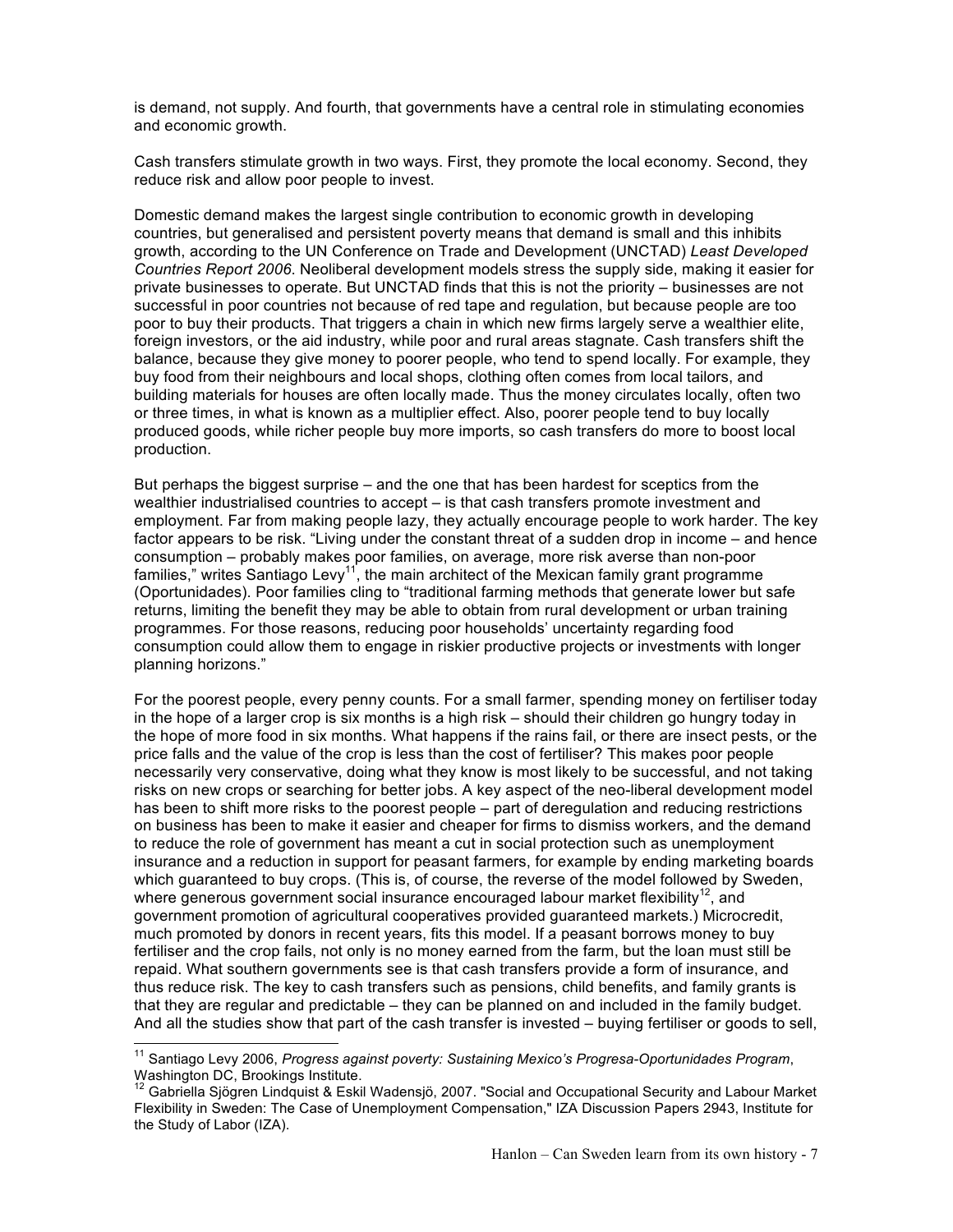experimenting with new crops or markets, and searching for work – because the small extra money means that the investment is not at the cost of taking food from the mouths of the children, and because if the crop fails the family is sure of at least some income from the grant.

Studies in Mexico show that grants do encourage investment, and that those investments are profitable. Indeed, the World Bank was shocked to find that the investments made by people using the family grant generated an 18% rate of return, far above the average for Mexico.<sup>13</sup> Poor people do not need advice from IFIs, non-government organisations or donors, they already know how to invest profitably – what they need is cash, not advice. In Mexico, India and Ethiopia, studies found that recipients of cash transfers are more likely to buy more fertiliser and use higher-yielding seeds. In Bolivia, meat production has increased because pension money is being used to buy animals; Bolivian farmers had never been able to make full use of the land they gained in an earlier land reform, and the pension is providing money to invest in the land. In South African urban areas, informal sellers use cash transfers to buy more stock. Pensioner households are often labour constrained, and pension money is sometimes used to hire farm labour.

In Brazil and South Africa, research shows that households with grants have more people in the labour force. In part, this is because the cash transfer provide the money for bus fares and food for household members going out to look for work. In South Africa, it has allowed mothers to take jobs because the money from a child grant allows the grandmother to look after the child.

So, far from making people lazy, grants encourage people to work harder. "Opponents said that if you give people money, and especially poor people, they will sit down and become lazy. If you receive manna from heaven, why should people work?" notes Namibian Bishop Dr. Zephania Kameeta<sup>14</sup>. But his experience in Namibia refutes this. "Moreover, if you look in depth at Exodus 16, the people of Israel in the long journey out of slavery, they received manna from heaven. But it did not make them lazy; instead it enabled them to be on the move to travel through the desert. ... In this context nobody would say, the manna made the Israelites dependent. To the contrary, it enabled them to move."

#### **Conclusion: remember history**

Two decades ago, Sweden was a world leader in aid policy, drawing on its own successful development history. Since then, Sweden has been swayed by a new paradigm and a new faith, which called on it to ignore its history and its own remarkable development. But governments and scholars from the Global South say to Sweden: remember your history and draw on it. Remember how pensions, health care and support for rural cooperatives a century ago promoted your industrial development. And remember the key lesson from your own history: cash transfers such as social pensions are not charity or wasted money, they are essential investments in development.

Sweden could take the global lead in three ways. First, there are now debates within the IFIs themselves, and quite sharp disagreements, with some staff in both the IMF and World Bank seeing that cash transfers do, in fact, support private sector development. The Nordic-Baltic group has executive directors in both the World Bank and IMF, and Sweden could use its influence with other Nordic states and within the group to build support for those who see social protection as promoting development. It could also give more support to the ILO, the UN's International Labour Organization, which has been campaigning in support of cash transfers for a number of years.

Second, Sweden is a major and influential donor. It is part of budget support donor groups in several countries, and its long history means that it is respected by other donors and by

<sup>&</sup>lt;sup>13</sup> Paul Gertler, Sebastian Martinez, and Marta Rubio-Codina, 2006, "Investing cash transfers to raise long<br>term living standards", Washington DC, World Bank.

<sup>&</sup>lt;sup>14</sup> Claudia Haarmann et al, *Making the difference! The BIG in Namibia*, Basic Income Grant Pilot Project Assessment Report, (Windhoek, Namibia: Namibian BIG Coalition, 2009), available at www.bignam.org.